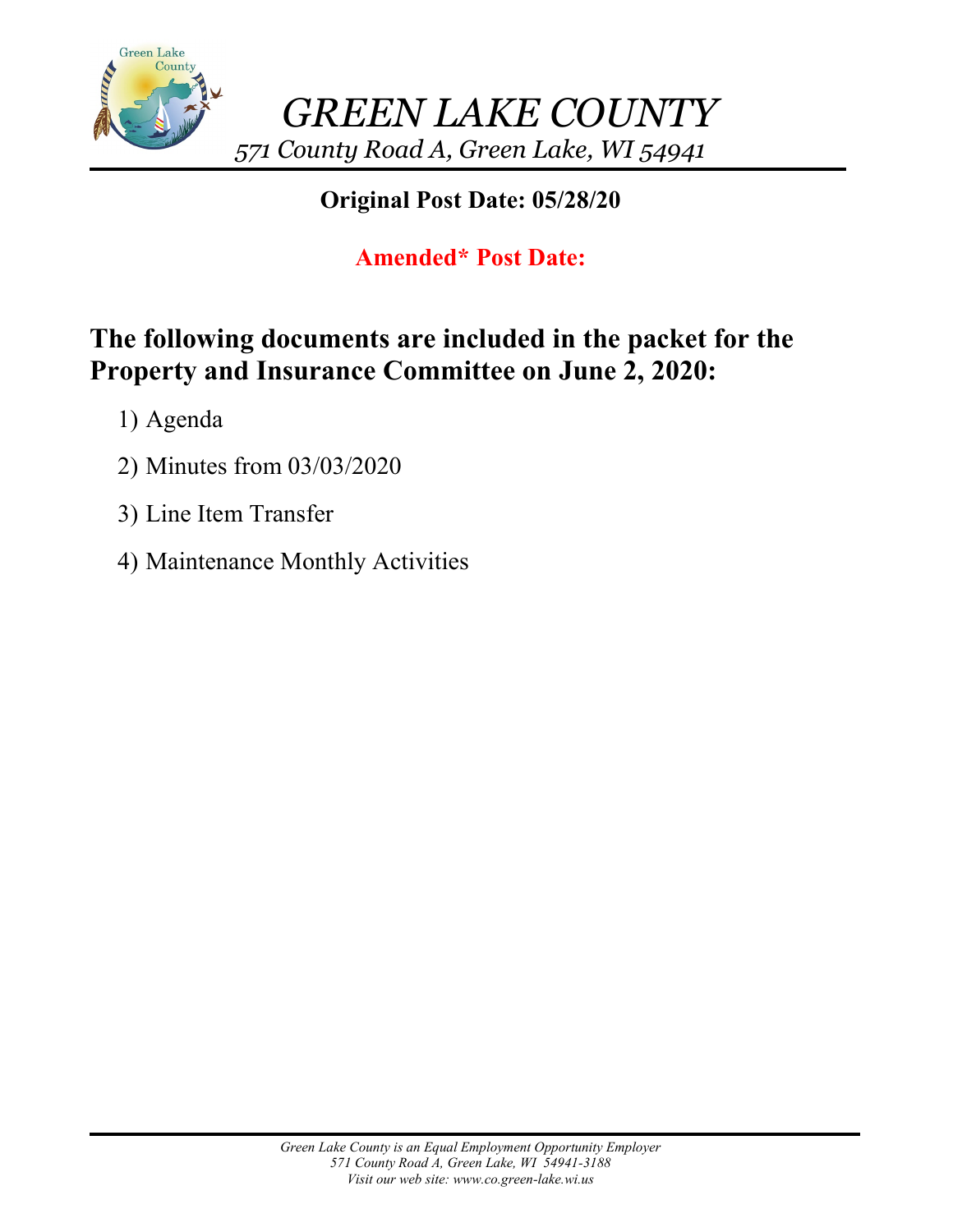

## *GREEN LAKE COUNTY OFFICE OF THE COUNTY CLERK*

 *Elizabeth Otto Office: 920-294-4005 County Clerk FAX: 920-294-4009*

| <b>Property &amp; Insurance Committee</b><br><b>Meeting Notice</b>                                                                           |                                                                                                                                                                                                                                                                                                                                                                                            |  |  |  |  |
|----------------------------------------------------------------------------------------------------------------------------------------------|--------------------------------------------------------------------------------------------------------------------------------------------------------------------------------------------------------------------------------------------------------------------------------------------------------------------------------------------------------------------------------------------|--|--|--|--|
| Date: June 2, 2020 Time: 4:30 PM<br>Location: Government Center, County Board Room, 571 County Road A, Green Lake WI<br><i><b>AGENDA</b></i> |                                                                                                                                                                                                                                                                                                                                                                                            |  |  |  |  |
|                                                                                                                                              |                                                                                                                                                                                                                                                                                                                                                                                            |  |  |  |  |
| Elizabeth Otto,<br>Secretary                                                                                                                 | 7. Explanation of Current Buildings, Assets and Insurance Coverage - Liz<br>Otto, County Clerk<br>8. Line Item Transfer- Insurance Budget<br>Maintenance Report<br>9.<br>• Buildings and Grounds Report<br>• Monthly Activities<br>10. Committee Discussion<br>• Future Meeting Dates: Regular Meeting 07/07/2020 -4:30 PM<br>• Future Agenda items for action & discussion<br>11. Adjourn |  |  |  |  |
|                                                                                                                                              | Due to the COVID-19 pandemic, this meeting will be conducted and available<br>through in person attendance (6 ft. social distancing required) or audio/visual<br>communication. Remote access can be obtained through the following link:<br>Join Zoom Meeting<br>https://zoom.us/j/95023756882?pwd=RmlMb2NVRkYrMzVuVlJmQ2o3RCsyQT09                                                       |  |  |  |  |
|                                                                                                                                              | Meeting ID: 950 2375 6882<br>Password: 835569<br>Dial by your location<br>$+1$ 929 436 2866 US (New York)<br>+1 301 715 8592 US (Germantown)<br>+1 312 626 6799 US (Chicago)                                                                                                                                                                                                               |  |  |  |  |
|                                                                                                                                              | Meeting ID: 950 2375 6882<br>Kindly arrange to be present if unable to do so, please notify our office. Sincerely Elizabeth Otto, County Clerk                                                                                                                                                                                                                                             |  |  |  |  |

Kindly arrange to be present, if unable to do so, please notify our office. Sincerely, Elizabeth Otto, County Clerk

**Please note: Meeting area is accessible to the physically disabled. Anyone planning to attend who needs visual or audio assistance, should contact the County Clerk's Office, 294-4005, not later than 3 days before date 0f the meeting.**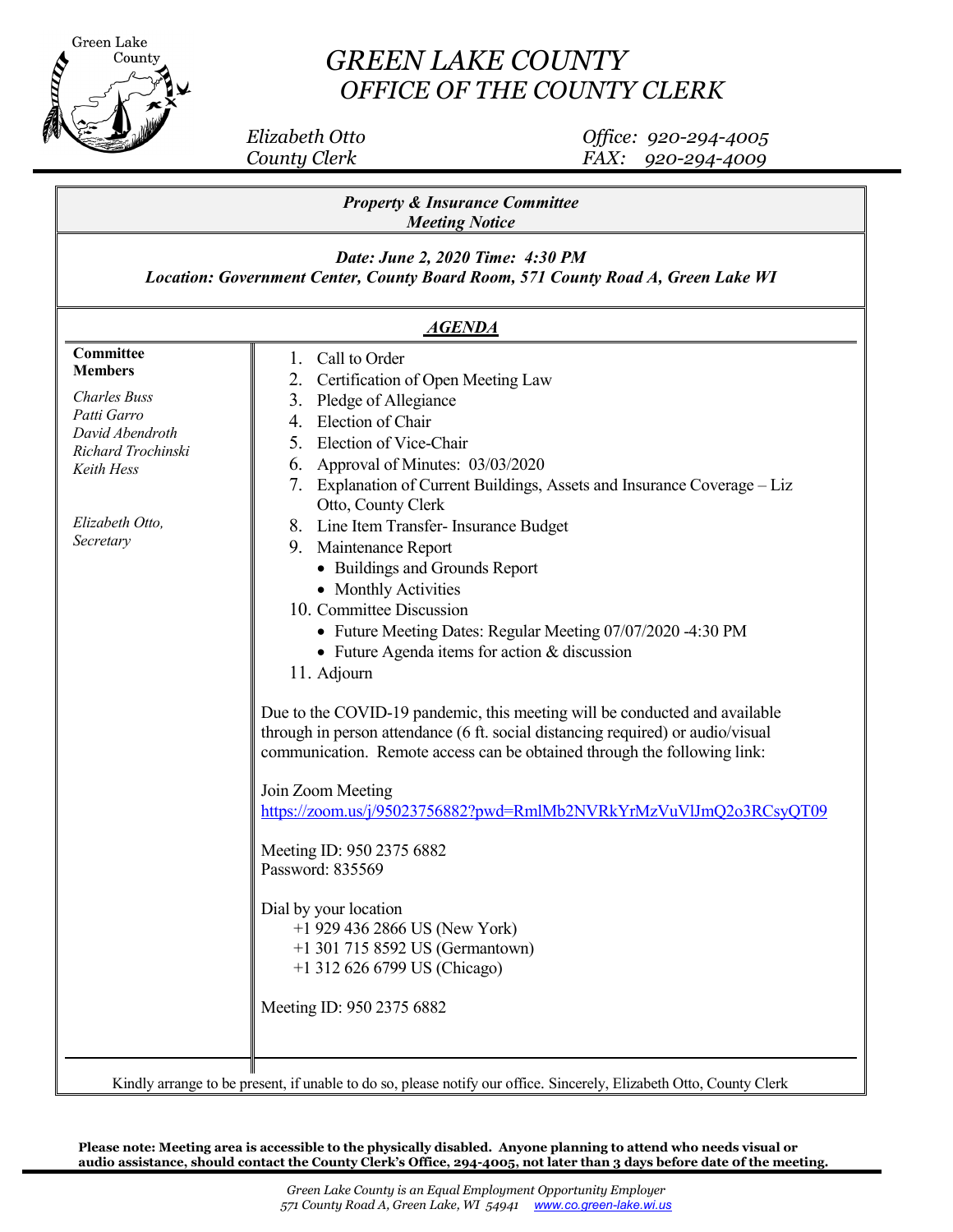### **PROPERTY AND INSURANCE COMMITTEE March 3, 2020**

The meeting of the Property and Insurance Committee was called to order by Vice-Chair Patti Garro on Tuesday, March 3, 2020 at 5:00 PM in the Green Lake County Board Room, Green Lake County Government Center, 571 County Road A, Green Lake, WI. The requirements of the open meeting law were certified as being met. The pledge of allegiance was recited.

| Present: | Patti Garro        | Absent: Vicki Bernhagen |
|----------|--------------------|-------------------------|
|          | Keith Hess         |                         |
|          | Richard Trochinski |                         |
|          | David Abendroth    |                         |

Other County employees present:

Cathy Schmit, County Administrator Scott Weir, Maintenance Supervisor Sheriff Mark Podoll

Samantha Stobbe, Deputy County Clerk Dan Sondalle, Assistant Corporation Counsel

#### **MINUTES**

*Motion/second (Hess/Abendroth)* to approve the minutes of February 4, 2020 with no additions or corrections. Motion carried with no negative vote.

#### **PUBLIC COMMENTS –** none

#### **USE OF COUNTY PROPERTY**

#### • **Bass Fishing Tournament – Wisconsin Bass Federation/The Bass Federation (TBF)**

The committee was informed that there is a request from the Wisconsin Bass Federation to use Dodge Memorial Park for their tournament on June 7, 2020 from 4:30AM-4:30PM.

*Motion/second (Hess/Trochinski)* to approve the request to use the park on these dates. Motion carried with no negative vote.

#### **AWARD OF BID RE: SECURITY SYSTEMS UPGRADE**

*Motion/Second (Abendroth/Hess)* to award the bid to Pieper Electric, Inc. for the security systems upgrade. Discussion held. Motion carried with no negative vote.

Aaron Smak from IMEG Technology was notified of the decision via phone conference.

#### **PURCHASE REQUEST**

#### • **Rumble Strips – Highway**

*Motion/second (Abendroth/Hess)* to approve the purchase of the rumble strips from Decker Supply for \$12,008.00. Motion carried with no negative vote.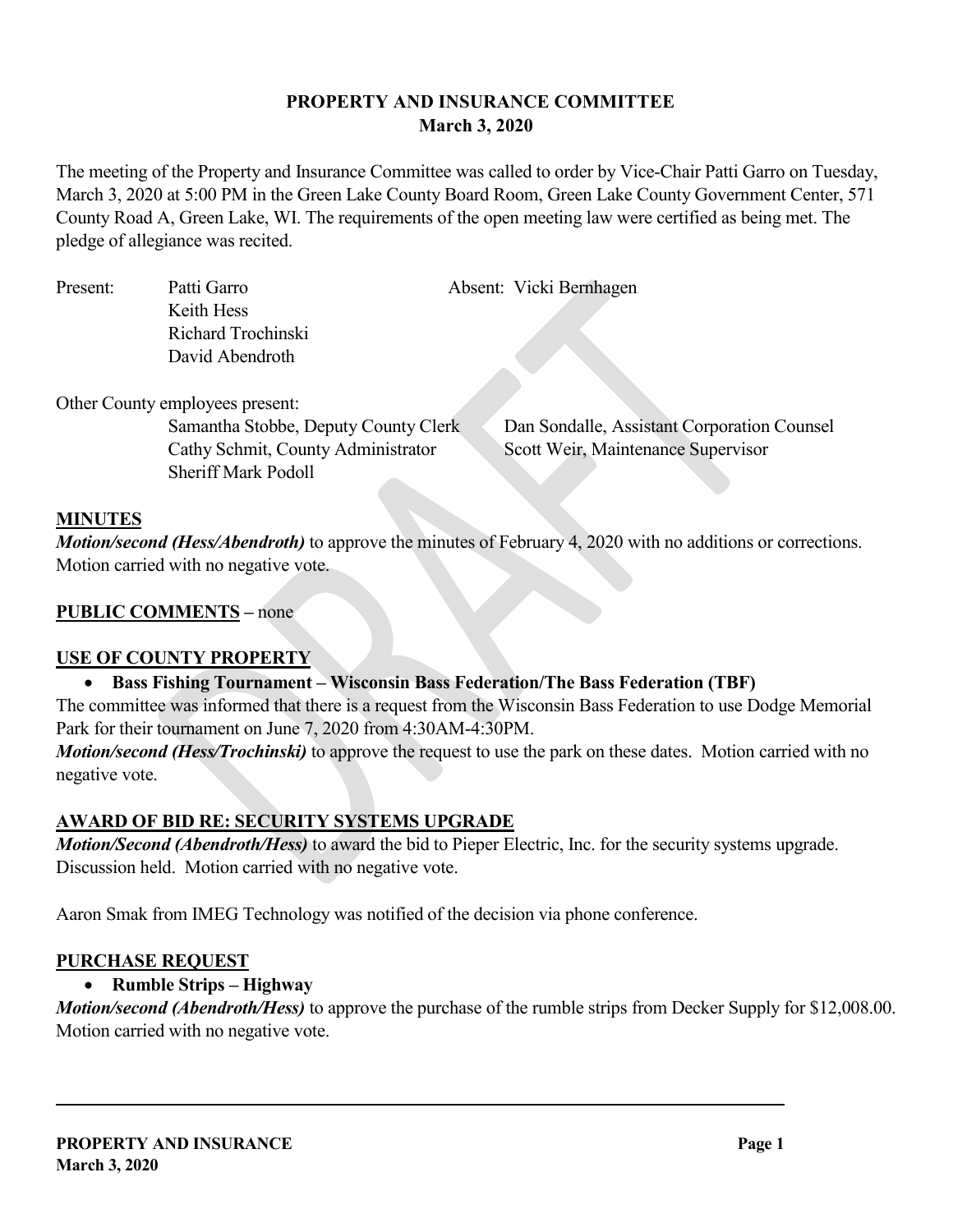### • **Patrol Superintendent Truck 4x4 Crew Cab**

*Motion/second (Hess/Trochinski)* to approve the purchase of a 2020 Ford F250 Series SD – STX/FX4 from Sondalle for \$36,000.00. Motion carried with no negative vote.

### • **80,000 BTU Furnace**

*Motion/second (Trochinski/Abendroth)* to approve the purchase of a 80,000 BTU furnace from SuperHeat for \$3,100.00. Motion carried with no negative vote.

### **MAINTENANCE REPORT**

- Building and Grounds Report discussion held.
- Monthly Activities discussion held.

### **COMMITTEE DISCUSSION**

**Future Meeting Date:** April 7, 2020 at 5:00 PM. **Future Agenda items for action & discussion:**

#### **ADJOURNMENT**

Vice-Chair Garro adjourned the meeting at 5:23 PM.

Submitted by,

Samantha Stobbe Deputy County Clerk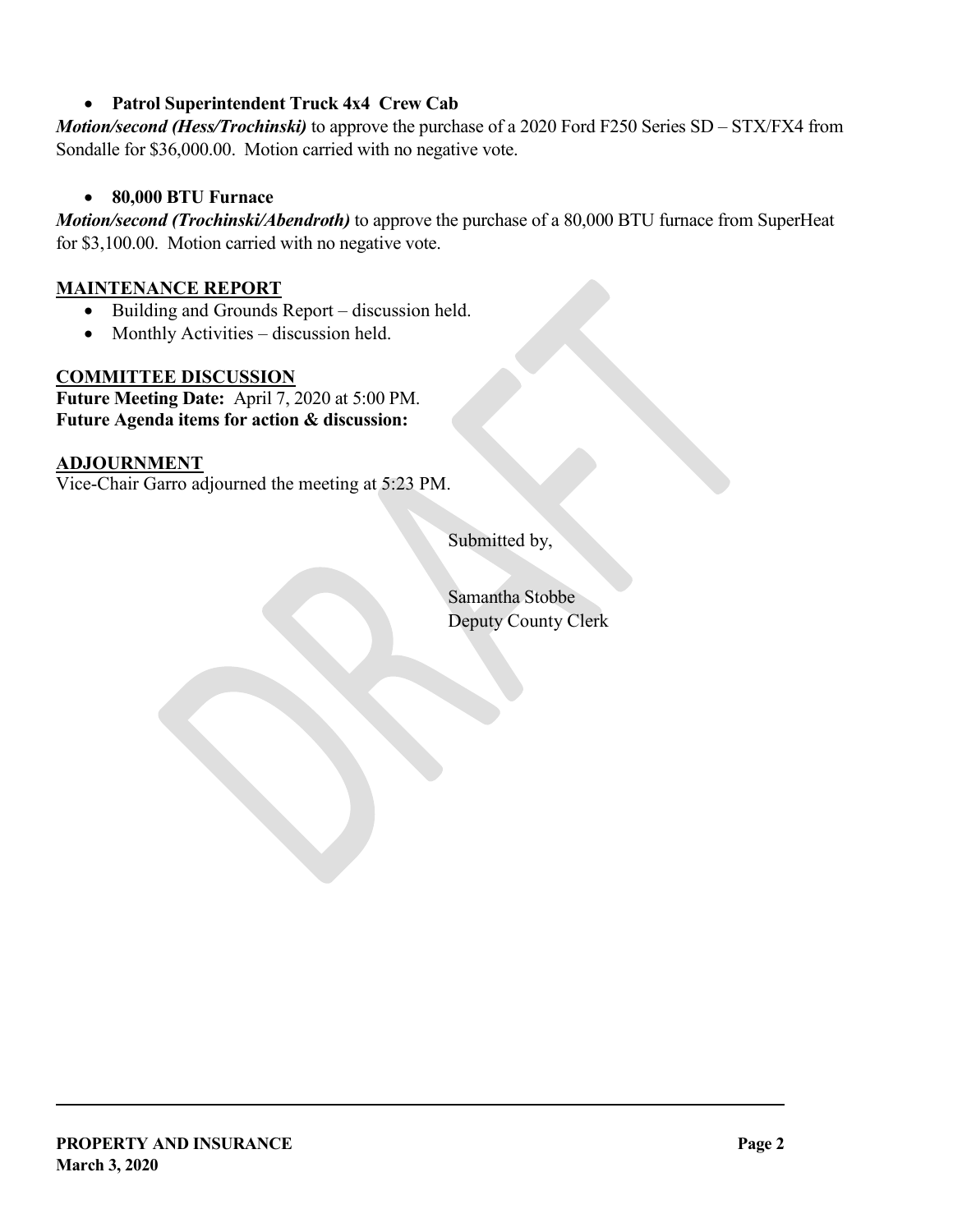## **REQUEST FOR LINE ITEM TRANSFER**

Office Use Only

**Department:** County Clerk - Insurance **Budget Year Amended:** 2020

No. Date:

#### **From Account**

| Account#<br><b>Account Name</b> |                                            | <b>Current Budget</b> |            | <b>Transfer Amount</b> |          | <b>YTD Expenditures</b> | <b>New Budget</b> |
|---------------------------------|--------------------------------------------|-----------------------|------------|------------------------|----------|-------------------------|-------------------|
|                                 | 20-100-04-51930-510 Workman's Compensation |                       | 245,455.00 | \$                     | 8,115.00 |                         | 237,340.00        |
|                                 |                                            |                       |            |                        |          |                         |                   |
|                                 |                                            |                       |            |                        |          |                         |                   |
|                                 |                                            |                       |            |                        |          |                         |                   |
|                                 |                                            |                       |            |                        |          |                         |                   |
|                                 |                                            |                       |            |                        |          |                         |                   |
|                                 |                                            |                       |            |                        |          |                         |                   |
| <b>Total Transfer</b>           |                                            |                       | 8,115.00   |                        |          |                         |                   |

#### **To Account**

| Account#                             | <b>Account Name</b>                       |  | <b>Current Budget</b> | <b>Transfer Amount</b> | <b>YTD Expenditures</b> | <b>New Budget</b> |
|--------------------------------------|-------------------------------------------|--|-----------------------|------------------------|-------------------------|-------------------|
|                                      | 20-100-04-51930-513 Vehicle Comprehensive |  | 27,767.00             | 5.087.00               |                         | 32,854.00         |
| 20-100-04-51930-509 Public Liability |                                           |  | 120,000.00            | 3.028.00               |                         | 123,028.00        |
|                                      |                                           |  |                       |                        |                         |                   |
|                                      |                                           |  |                       |                        |                         |                   |
|                                      |                                           |  |                       |                        |                         |                   |
|                                      |                                           |  |                       |                        |                         |                   |
| <b>Total Transfer</b>                |                                           |  | 8,115.00              |                        |                         |                   |

#### **Explanation for Transfer:**

The Public Liability is over due to the replenishment of the deductible fund which is set at \$100,000. The Vehicle Comprehensive budget is over by \$5,087 due to lease vehicles and calculation updates. The Workman's Compensation budget can be lowered due to a lower than anticipated mod factor for 2020.

**Department Head Approval** *CHA* /

**Governing Committee Approval** 

----------------------------------------------------------------------------- **If< \$500:** 

Send to County Administrator's Office

**COUNTY ADMINISTRATOR Approval:** 

#### **If> \$500:**

Send to County Clerk's Office

**FINANCE COMMITTEE Approval given on** :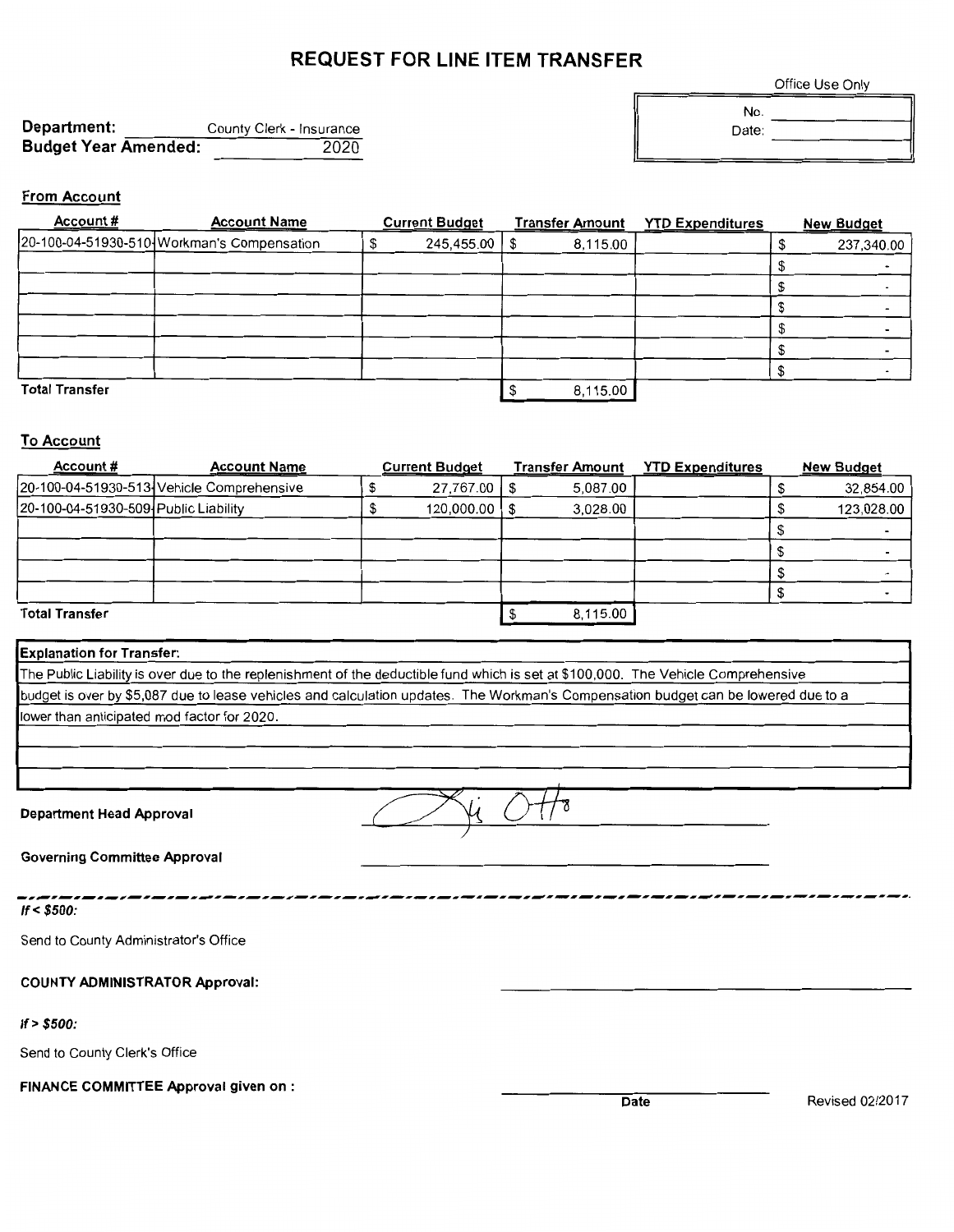April 07, 2020 Property & Insurance Committee Monthly Report Green Lake County Maintenance Department

571 County Road A

Repaired damaged drain pipe hand wash sink/kitchen - Corrections Jail laundry dryer closet to washer is making grinding noise - checked/adjusted pulley - Corrections Report that door #13 sticking not moving for a few seconds/checked door/tested 12 cycles- operating as designed - Corrections Replaced seals on toilet drain lines d  $\frac{1}{2}$  - Corrections Installed additional towel dispenser in pre book area per request - Corrections Lubed Program 2 latch per request  $-$  Corrections Replaced seals on toilet drain lines C 7/8 - Corrections Reinstalled removed cold water identifier receiving cell #5 - Corrections Adjusted micro switch on door 7 per request - Corrections Installed additional soap dispenser in per book area per request - Corrections Repaired wire on locking mech. door 1300C - Corrections Replaced 2 lamps n fixture booking area/pre book - Corrections Replaced seals on toilet drain fines Cl/2 - Corrections Installed approx. 200' CAT6E cable for (Dar) system courtroom  $2 - CTRS$ Installed camera for state (Dar) system in courtroom  $#1 - CRTS$ Front row of microphones not operating in county boardroom/checked found power cord disconnected from input in receiver $-$  CBR Moved boxes to storage lower level - DA Installed hanger for new patch cords front of board room - IT Set up Training Room for supervisors training 03/03/20 - CC Relocated office environments from office areas 2120, 2122, 2123 and relocated to office area 2139 -HHS Set up Training Room for  $03/05/20$  meeting  $-$  UWEX Set up Training Room for 03/09/20 meeting - UWEX Repaired damaged right side overhead door track land conservation storage building at highway  $grounds - LC$ Security remodel in vestibule completed 03/10/20 - all mechanically/electrically operational All staff have been deep cleaning facility General Maintenance performed Scheduled Maintenance performed

500 Lake Steel Street

Repaired damaged trim/seal and replaced broken sheet meatal screw on walk in cooler door - Food Pantry

General Maintenance performed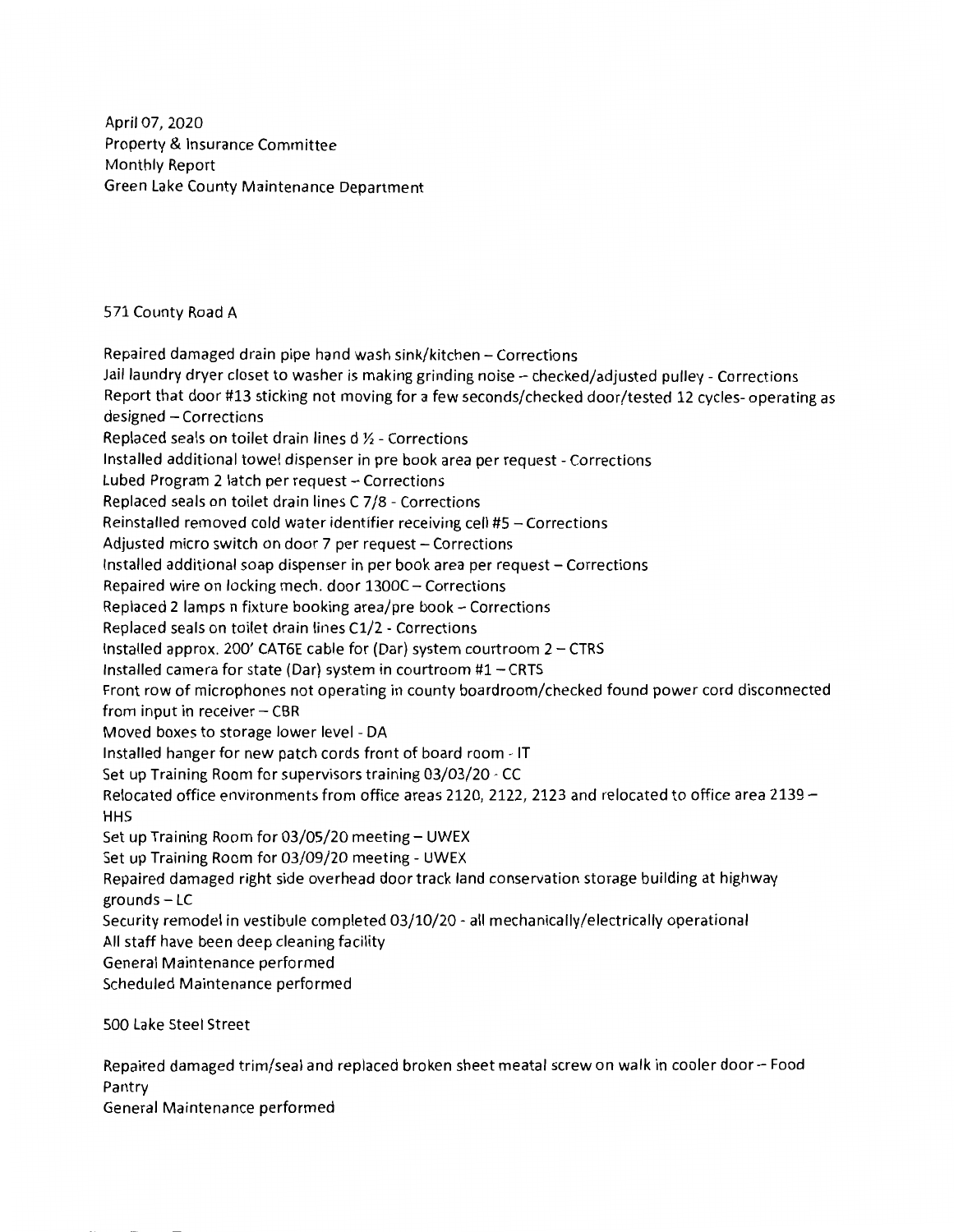Scheduled Maintenance performed

Tower Sites

Princeton Markesan Kingston Berlin Green Lake General Maintenance performed Scheduled Maintenance performed

 $\sqrt{2}$ Submitted by: lú

Scott A. Weir Maintenance Director/Parks & Recreation Director Green Lake County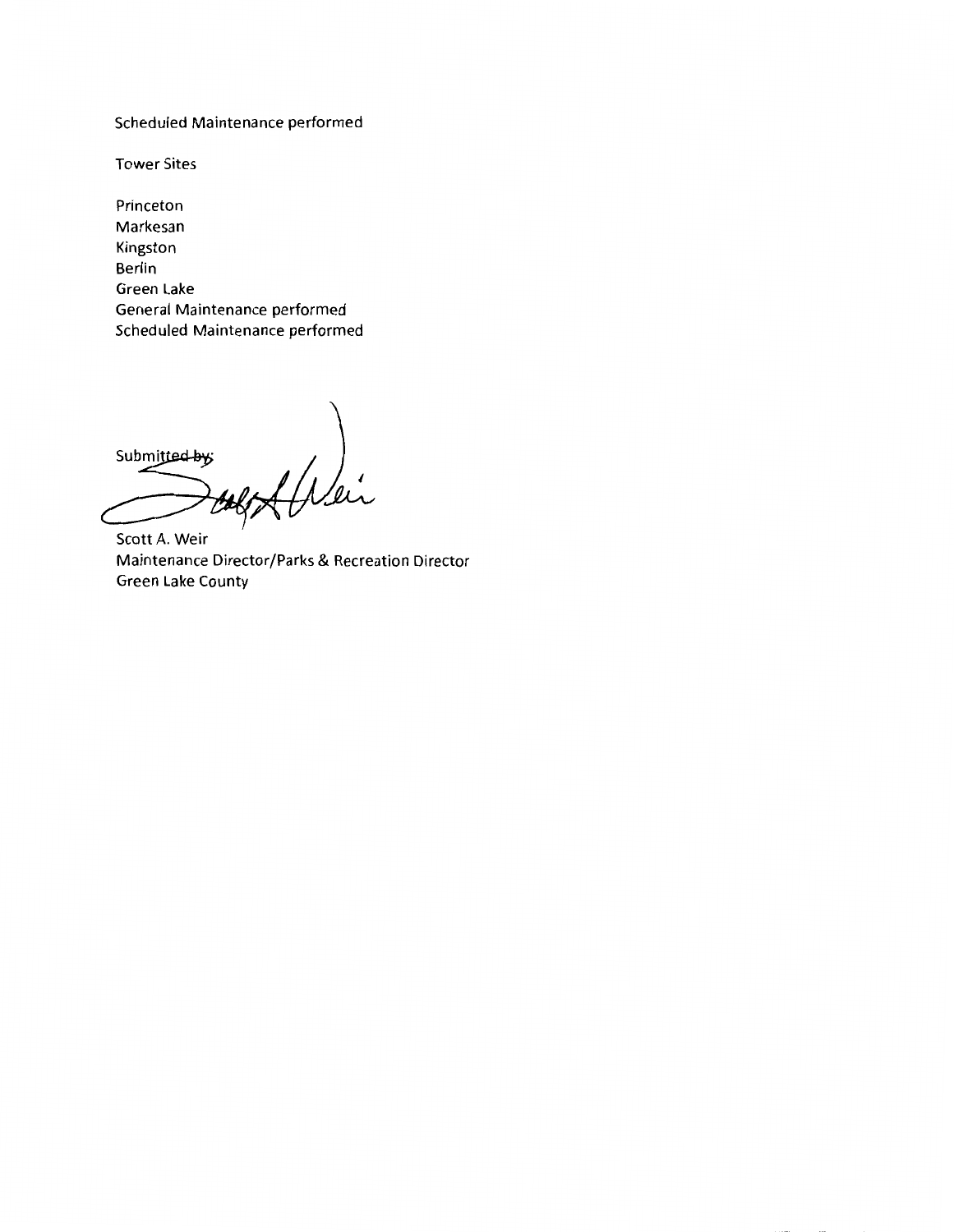Mayos, 2020 Property & Insurance Committee Maintenance Department Monthly Report

#### 571 County Road A

Repaired position sensor- kitchen rec. overhead door - Corrections Tightened security screw underside of first sink Unit  $L -$  Corrections Replaced drive belt on heat wheel OAHP #3 - Corrections Repaired damaged drain pipe under dishwasher- Corrections Freed up locking mech. door  $#7$  - Corrections Repaired lock on staff restroom door - Corrections Replaced power pak for lighting Program 1 closet - Corrections Repaired leaking breakroom sink - Communications Reset GFI breaker for soda machine - SO Replaced lighting control power pak room #1916 - CC Replace lamp in fixture hallway between rooms #1139-#1122 - HHS Replaced lamp in light fixture women's restroom  $1<sup>st</sup>$  floor – GC Seasonal HVAC programming completed for entire facility week of 04/27 /20 Elevators serviced 04/29/20 - Otis Elevator Landscaping replacement continues as staffing allows Planted oak tree in west island north side of building Wash stone/landscape felt installed on both islands north side of building Deep cleaning of facility completed by Maintenance/Custodian staff Scheduled Maintenance performed General Maintenance performed

Lake Steel Street

Replaced flush/fill unit toilet - Food Pantry Scheduled Maintenance performed General Maintenance performed

Towers

Princeton Markesan Kingston Berlin Green Lake Scheduled Maintenance performed General Maintenance performed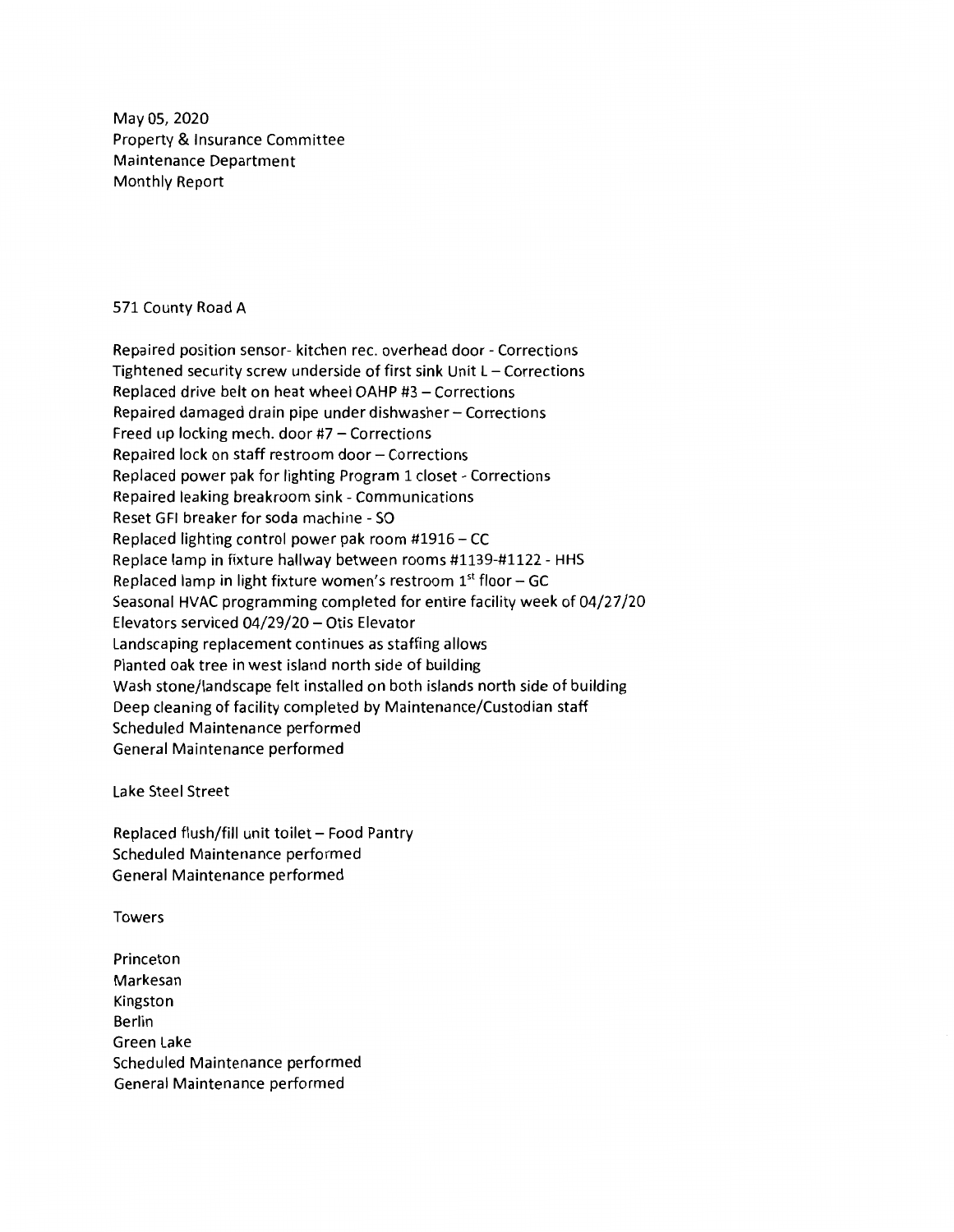Submitted by: 沊 <del>-Seott</del> A. Weir

Maintenance Director Parks & Recreation Director Green Lake County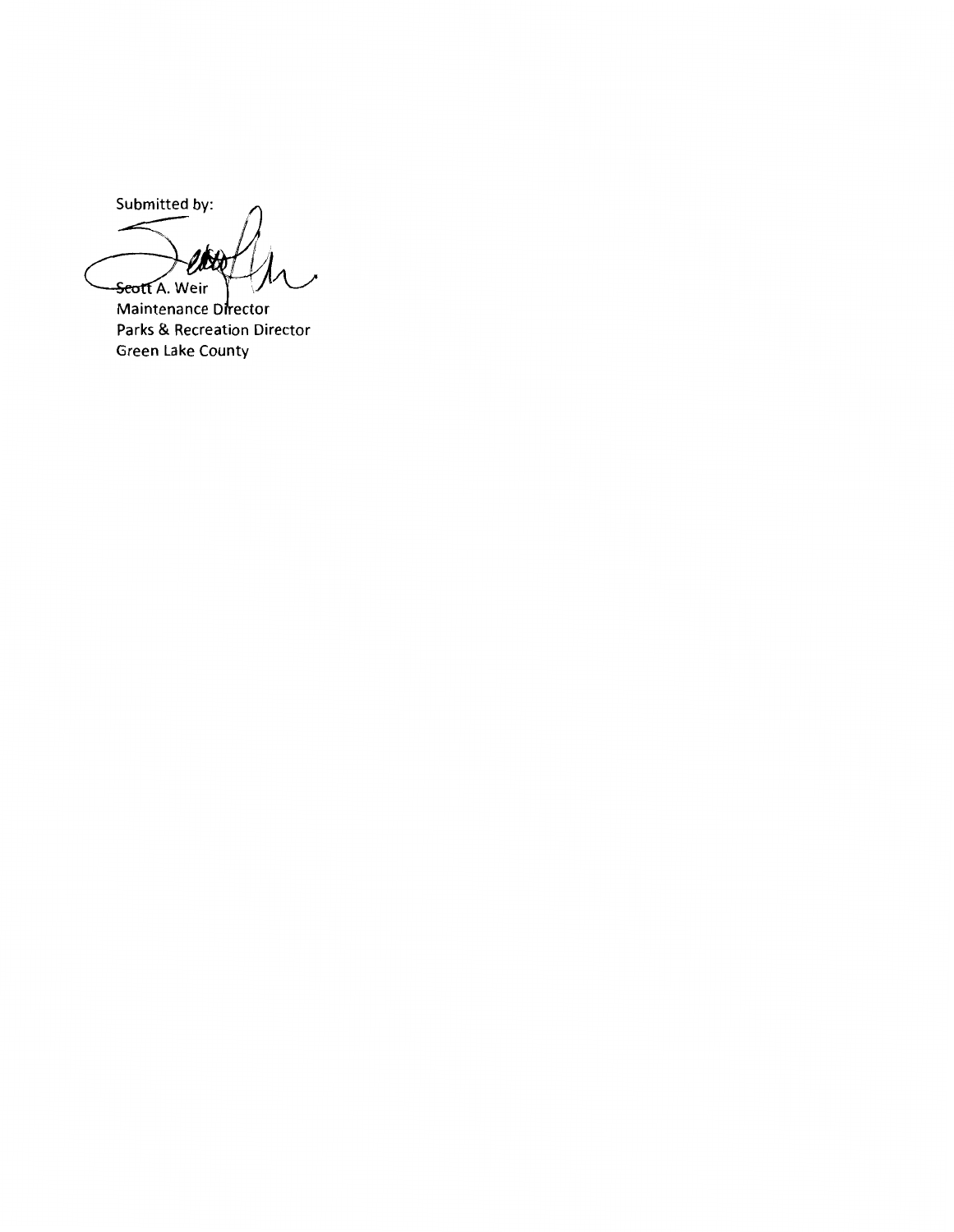June 02, 2020 Property & Insurance Committee Green Lake County Maintenance Department Monthly Report

571 County Road A

Replace lamp in fixture above dishwasher/kitchen - Corrections Replaced 120 GFIC receptacle unit E #1- Corrections Replaced seals on vac /diaphragm on 2 toilets Unit L - Corrections Replaced damaged pre wash braided spray hose/kitchen - Corrections Replaced 1 lamp in light fixture Corrections lobby - Corrections Repaired push flush buttons rec.  $#4 -$  Corrections Repaired damaged drain line pre-wash sink kitchen - Corrections Repaired damaged drain line hand wash sink kitchen - Corrections Replace lamp in fixture staff entrance west - SO Moved 10 election bins to storage  $-$  CC Request for "banquet table" to spread out a bunch of stuff- DA Repaired damaged file cabinet drawers room #2205 1, 2, 4 - DA Installed kick down door stops interior 2 doors courtroom  $1 - CRTS$ Installed kick down door stops interior 2 doors courtroom 2 - CRTS Removed swinging doors courtroom  $1 - CRTS$ Removed swinging doors courtroom  $2 - CRTS$ Provided 2 passage door locations 2nd floor Phase 2 per request - GOVTCTR Social distancing cones (orange) given to all departments per request Set up 2 screening areas at facility Installed 4 temporary hand sanitizer stations near screening areas in facility Scheduled Maintenance performed General Maintenance performed

Lake Steel Street

Set up screening area MPR entrance Scheduled Maintenance performed General Maintenance performed

Towers

Princeton Markesan Kingston Berlin Green Lake Schedule Maintenance performed